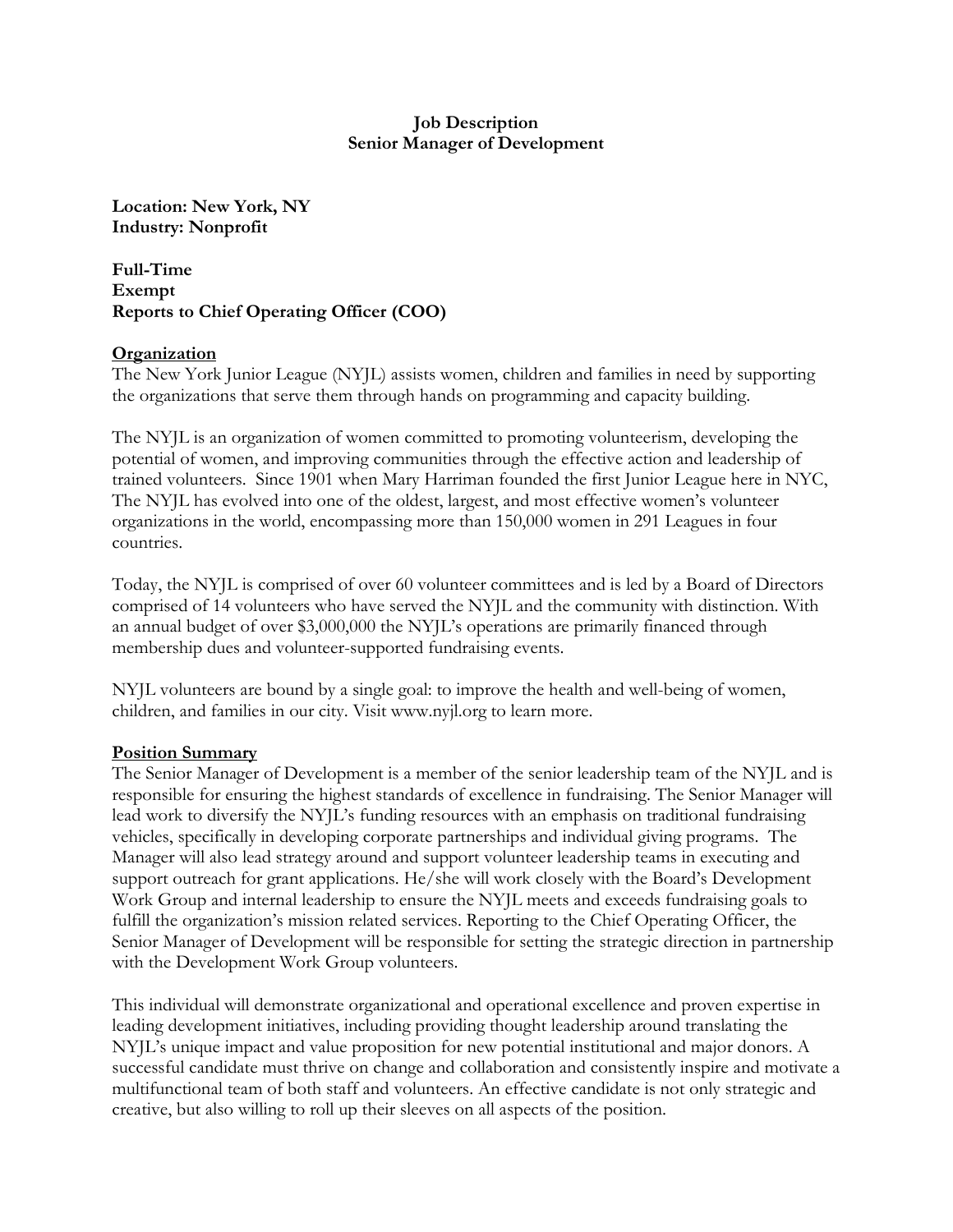## **Responsibilities include but are not limited to the following:**

- Create and implement an annual and multi-year fundraising and development plan that pairs new ideas for shaping key programs and assets with fresh, targeted strategies for raising revenue from corporations, foundations, major donors and other individuals.
- Create and implement a donor stewardship plan, particularly targeting the highest level potential donors.
- Work with the Development Work Group to cultivate, secure, track, and steward corporate partnerships, event sponsorships, and individual donors.
- Prospect new corporate donors.
- Support and manage the NYJL Annual Fund (titled First League Fund) volunteer team to build a donor base and grow annual revenue.
- Provide strategic guidance on the development of prospective donor events, the coordination of donor asks and the stewardship of fundraising event supporters, which leverage participation of the Development Work Group.
- Supervise and support the Communications Manager in executing a strategic communications plan that integrates the activities and development goals of the organization to include preparation of digital giving campaigns.
- Represent the NYJL with potential donors.
- Work with the Grants Committee to support grant pipeline, program focus, and in building relationships with grant managers.
- Work with the Development Work Group to support the annual Employee Appreciation Fund.
- Create and foster a positive, creative, and collaborative working environment between staff and volunteer leadership.
- Prepare all donor proposal and agreements, and actively maintain the approvals process with volunteer leadership.
- Prepare weekly development reports and monthly development Board Reports to be shared with key volunteer leadership.
- Create, monitor, and analyze key donor data information including weekly, monthly, and year over year donations data from both individuals and corporate donors.
- Other duties as applicable.

## **Qualifications & Requirements**

- Bachelor's degree or 4 years of equivalent experience.
- At least five years of progressive experience managing the fundraising or development function at a nonprofit organization.
- Proven track record of cultivating and securing new revenue from a variety of funders, including corporations, foundations and individuals.
- Experience fundraising through corporate partnerships and annual giving.
- Experience building donor relationships and soliciting asks for gifts up to \$250,000
- Experience working with nonprofit organization budgets.
- Excellent research, writing, analytical, and organizational skills.